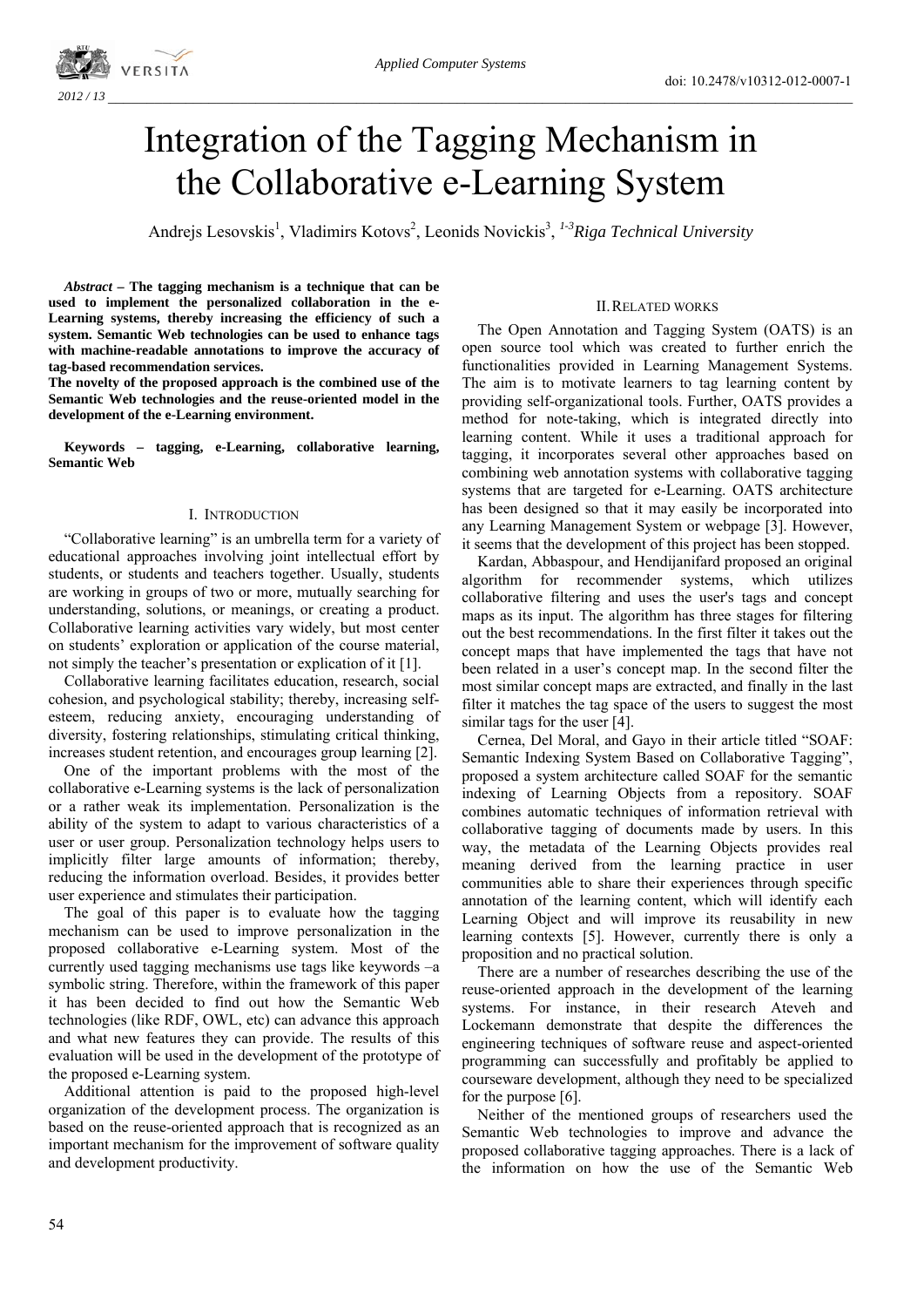

Fig. 1. Schematic depiction of the collaborative tagging process

technologies affects the reuse-oriented approach and development process in general.

# III. COLLABORATIVE TAGGING

Along with the appearance of Web 2.0, it has become a common practice to associate World Wide Web resources (for example, forum posts, blog entries, etc) with "tags", which basically are human-readable labels. Tags are rather similar to "categories", but differ in that they typically are not organized in a traditional taxonomic hierarchy. Tagging is especially popular on the web sites that allow users to tag bookmarks (for example, del.icio.us), photographs (for example, Flickr), videos (YouTube), and other content.

In contrast, folksonomy (also known as collaborative or social tagging) is a system of classification derived from the practice and method of collaboratively creating and managing tags to annotate and categorize content. This means that anyone (although this may vary depending on the application) can attach keywords or tags to content. Usually the sites that support the collaborative tagging allow the users to publicly tag the available content; therefore, users cannot only categorize the information for themselves, but can also browse the information as categorized by others. Figure 1 contains the simple schematic depiction of the collaborative tagging process.

Collaborative tagging can potentially be effective in the e-Learning systems because:

• Most of the currently available learning managements systems (LMS) lack an adequate support for self-organization of the learning content;

• Collaborative tagging can be used to further enrich peer interactions and their awareness about the learning content;

• Tagging provides students with an opportunity to summarize and express new ideas, while receiving peer support (by browsing other students' tags or tag suggestions);

• The information provided by tags provides insight on learner's comprehension and activity, which is useful for both educators and administrators [7].

In their study of user activity within collaborative tagging systems, Golder and Huberman came to conclusion the prevalence of tagging with a very large number of tags and according to information intrinsic to the tagger demonstrates that a significant amount of tagging is done for personal use rather than public benefit [8]. They state, "The prevalence of tagging with a very large number of tags and according to information intrinsic to the tagger demonstrates that a significant amount of tagging, if not all, is done for personal use rather than public benefit. Nevertheless, even information tagged for personal use can benefit other users".

Tags can be viewed as the source of the information about user's interests. Therefore, performing the analysis of user's tagging activity, it is possible to build the tag-based user models and deliver the appropriate information to the corresponding users.

Halpin and Shepard outline the following three hypotheses about tags behavior over time [9]:

• Tags convergence: the tags assigned to a certain Web resource tend to stabilize and to become the majority.

• Tags divergence: tag-sets that do not converge to a smaller group of more stable tags, and where the tag distribution continually changes.

• Tags periodicity, where after one group of users tag to some local optimal tag-set, another group uses a divergent set but, after a period of time the new group's set becomes the new local optimal tag-set. This process may repeat and so lead to convergence after a period of instability, or it may act like a chaotic attractor.

Besides being used to annotate traditional information resources, tags can also perform the following functions for the bookmarks [8]: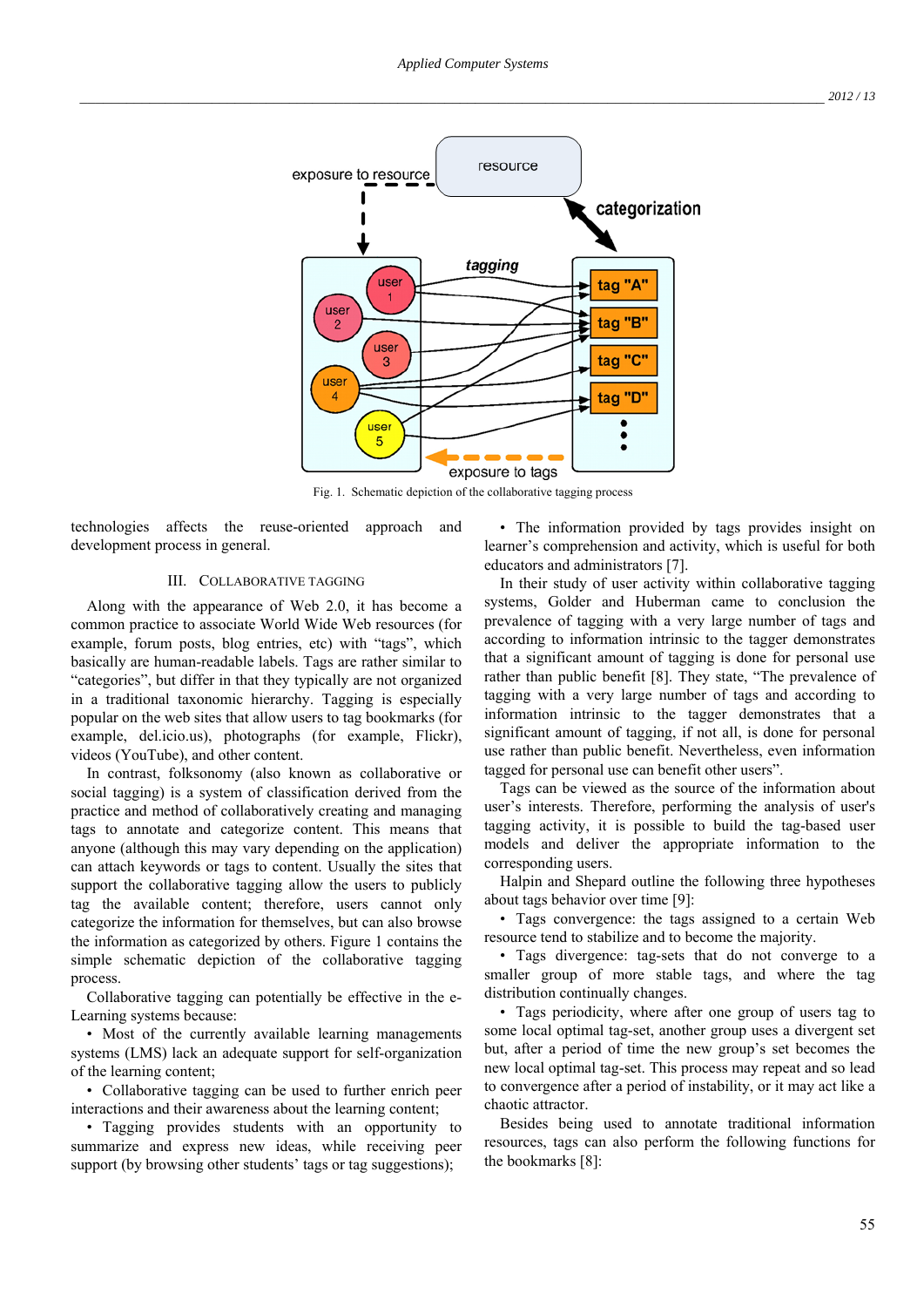1. Tags can identify the topics of the bookmarked items. These items include common nouns of many levels of specificity, as well as many proper nouns, in the case of content discussing people or organizations.

2. Tags can identify what kind of thing a bookmarked item is, in addition to what it is about, for example, article, blog and book.

3. Tags can be used to identify who owns the item. Some bookmarks are tagged according to who owns or has created the bookmarked content. Given the apparent popularity of weblogs among Delicious users, identifying content ownership can be particularly important.

4. Refining categories. Some tags do not seem to stand alone and, rather than establish categories themselves, refine or qualify existing categories.

5. Identifying qualities or characteristics. Adjectives such as scary, funny, stupid, inspirational tag bookmarks according to the tagger's opinion of the content.

6. Self-reference. Tags beginning with "my", like *mytext* or *mycomments* identify the content in terms of its relation to the tagger.

7. Task organizing. When collecting information related to performing a task, that information might be tagged according to that task, in order to group that information together, for instance, with *todo* or *jobsearch* tags. Grouping task-related information can be an important part of organizing while performing a task [10].

### IV. SEMANTIC WIKI AS THE BASIS OF THE COLLABORATIVE E-LEARNING SYSTEM

Semantic wikis are traditional wiki systems empowered with Semantic Web technologies like RDF, OWL, SPAROL, SWRL, etc. The main goal of semantic wiki is to create a wiki with data in structured, machine-processable format. This is usually achieved by annotating the existing content with symbolic information that describes its meaning. For example, a link from White House to Pennsylvania Avenue NW, Washington, D.C., could be annotated with "located at".

Currently, there is the number of semantic wikis that could be used as the basis of the e-Learning system. Some of the most popular semantic wiki applications are:

• Semantic MediaWiki – is an extension to MediaWiki (a wiki software that runs all the projects of the Wikimedia Foundation, including Wikipedia, Wiktionary, and Wikinews), that allows users to add semantic annotations to the wiki pages (Semantic MediaWiki, 2011). Semantic MediaWiki, just like MediaWiki, is written in PHP (PHP: Hypertext Preprocessor) programming language. Semantic MediaWiki's basic architecture is depicted in Figure 2.

• IkeWiki – is a semantic wiki developed by Salzburg Research that allows users to annotate pages and links between pages with semantic annotations. IkeWiki makes full use of Semantic Web technologies like RDF(S) and OWL using the Jena RDF store, and is implemented as an AJAXbased Rich Internet Application, based on the Dojo Toolkit.

• OntoWiki – is a semantic wiki from University of Leipzig. Besides providing the opportunity to annotate text-based Wiki pages with a special syntax (as suggested by text-based semantic wiki approaches), OntoWiki uses RDF to represent information. For human users, OntoWiki makes it possible to create different views on data (for example, tabular representations or maps). For machine consumption it supports various RDF serializations, as well as RDFa, Linked Data and SPARQL interfaces.

Depending on the semantic annotations, wiki can change the way the content is presented to the users. These contextaware presentation features can include (but not limited to) formatted display of information derived from the underlying knowledge base, change of page style to make it more convenient for users to perform their actions (for example, to provide printer-friendly versions of the related pages), display of semantically related information in the current page (for example, in the "See also" section), etc.



Fig. 2. Basic architecture of the semantic extensions to MediaWiki [11]

Semantic Web technologies make it possible to implement semantic search mechanism that can improve search accuracy by understanding searcher's intentions and the contextual meaning of terms. The search engines can look for pages that refer to a precise concept in an ontology instead of collecting all pages in which certain, generally ambiguous, keywords occur. In this way, differences in terminology between Web pages and the queries can be overcome [12].

Inference engines, or reasoners, are software tools that derive new facts or associations from the available information. Therefore, making it possible to create new knowledge based on the existing information. Reasoners create models of the information and relationships to draw logical conclusions based on these models. For example, using OWL (Web Ontology Language), it is possible to make inferences based on the associations represented in the models, which primarily means inferring transitive relationships [13].

Use of the Semantic Web standards (RDF, OWL, etc) makes it easier to exchange data with other application and to re-use existing data in the other projects. This approach helps to avoid many data conversion-related problems and is especially important for projects that will produce data with long-term importance.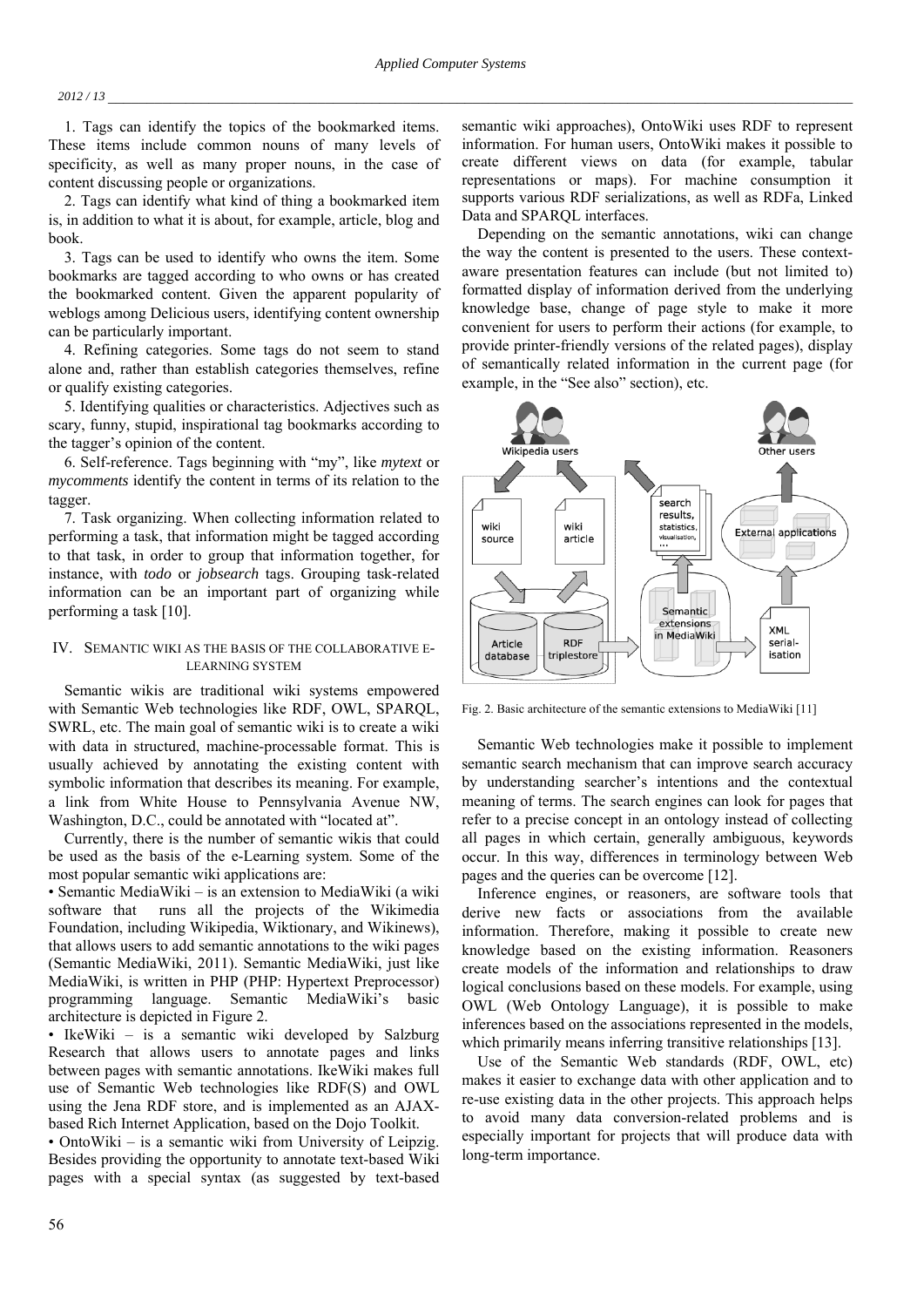Source [14] contains the proposal for the collaborative e-Learning system that should be able to integrate multiple semantic wikis. This is necessary because single e-Learning system can be used for multiple courses or projects; therefore, each course or project may require its own wiki. To improve system usability and students' productivity a system could include Single Sign-On (SSN) mechanism. This mechanism allows users to log at once and get access to all (sub-) systems without being prompted to log in again to each of them.

Social networks have recently attracted huge interest and according to the latest Nielsen Online reports now they are even more popular than email (see Table 1). Hence, one of the important features of the proposed collaborative e-Learning system should be the built-in rich social network. This addition should allow group members to easily organize faceto-face communications and real-time discussions for the whole group. FOAF technology support would make it possible for users to import the existing profiles and also to reuse the created profiles in the other projects with support of FOAF.

TABLE I THE INCREASING REACH OF "MEMBER COMMUNITY" WEB SITES ACROSS 2008 [15]

| Country       | <b>Active Reach</b><br><b>Dec 08</b> | <b>Active Reach</b><br><b>Dec 07</b> | <b>Actual Percentage</b><br><b>Point Increase</b> |
|---------------|--------------------------------------|--------------------------------------|---------------------------------------------------|
| Global        | 67%                                  | 61%                                  | 5.4%                                              |
| <b>Brazil</b> | 80%                                  | 78%                                  | 1.4%                                              |
| Spain         | 75%                                  | 65%                                  | 9.9%                                              |
| Italy         | 73%                                  | 63%                                  | 9.9%                                              |
| Japan         | 70%                                  | 67%                                  | 2.7%                                              |
| UK            | 69%                                  | 59%                                  | 10.3%                                             |
| USA           | 67%                                  | 64%                                  | 2.6%                                              |
| France        | 67%                                  | 64%                                  | 2.9%                                              |
| Australia     | 59%                                  | 55%                                  | 4.9%                                              |
| Germany       | 51%                                  | 39%                                  | 12.5%                                             |
| Switzerland   | 51%                                  | 41%                                  | 9.6%                                              |

Blogging has become an integral part of the social Internet; therefore, it is necessary to let students express their personal opinions in the blogs. Other students could not only read those blogs but also leave comments regarding some of the described issues or proposed ideas.

Thus, social networks and blogs can help students to develop the bonds and trust with team (or course) members and improve team relationships. Use of these social tools helps to supplement face-to-face encounters.

To reduce the possibility of interference between different learning groups and copying of other groups' work, it is necessary to implement an access control system. This system should allow the administrator (who most likely is also the teacher) to modify project status. For example, if a project is public, everyone has at least read-only access to the information within this project, but in close/private projects only group members and teacher have the access to the information.

Once a group finishes the task (completes the project), project status can be changed from close to public; thereby, making it possible for other students to use the information from particular wiki in their studies. Depending on the purpose and type of project, it can be provided as read-only or as free for all to edit.

In the next chapter, the authors will discuss how a collaborative tagging mechanism could be used in the proposed system (and collaborative e-Learning systems in general) to solve the personalization-related problems.

## V.APPLYING THE SOCIAL TAGGING MECHANISM TO THE PROPOSED COLLABORATIVE E-LEARNING SYSTEM

Even though collaborative e-Learning is currently one of the most popular e-Learning approaches, there still are the issues that need to be addressed. Some of these issues are related to the lack of the proper implementations of the personalization and recommendation features in the collaborative environment.

Tags can be used to propose recommendations to the user according to his preferences, visited resources (user history), and tags in the current resource. These tag-based recommendations can be very important and helpful because they can reveal additional content that is related to the currently viewed page. Besides, the recommendations can help users to make a choice from a large number of possible alternatives once they are ranked according to the degree of similarity with the currently visited page.

There are different ways how to implement tag-based recommendations. The simplest approach is to check that recommended pages share at least some of the tags with the currently viewed page or resource. There is no further similarity processing in this simplified approach; therefore, the list of recommendation is not ranked. The biggest advantage of this method is the performance – the system only needs to retrieve the tags and compare them. However, some pages may share just a single tag, which does not necessary mean that they are somehow related. Therefore, it is important to consider constraints for this approach.

Another and a far more advanced approach is to use multiple parameters (factors) to find the similarity between the resources. The list of the parameters can include the following:

 Tag popularity – indicates how frequently the tag is being used,

 Tag representativeness – indicates how distinctive the tag is to the resource.

• The importance of a tag for a user.

The parameters can then be used to calculate the quality factor for the particular tag and to define its position in the tag list for the particular resource.

 Of course, this approach can also be used to filter the search results and provide the users with the resource that includes the same tags as the search query or specific settings in the user's profile.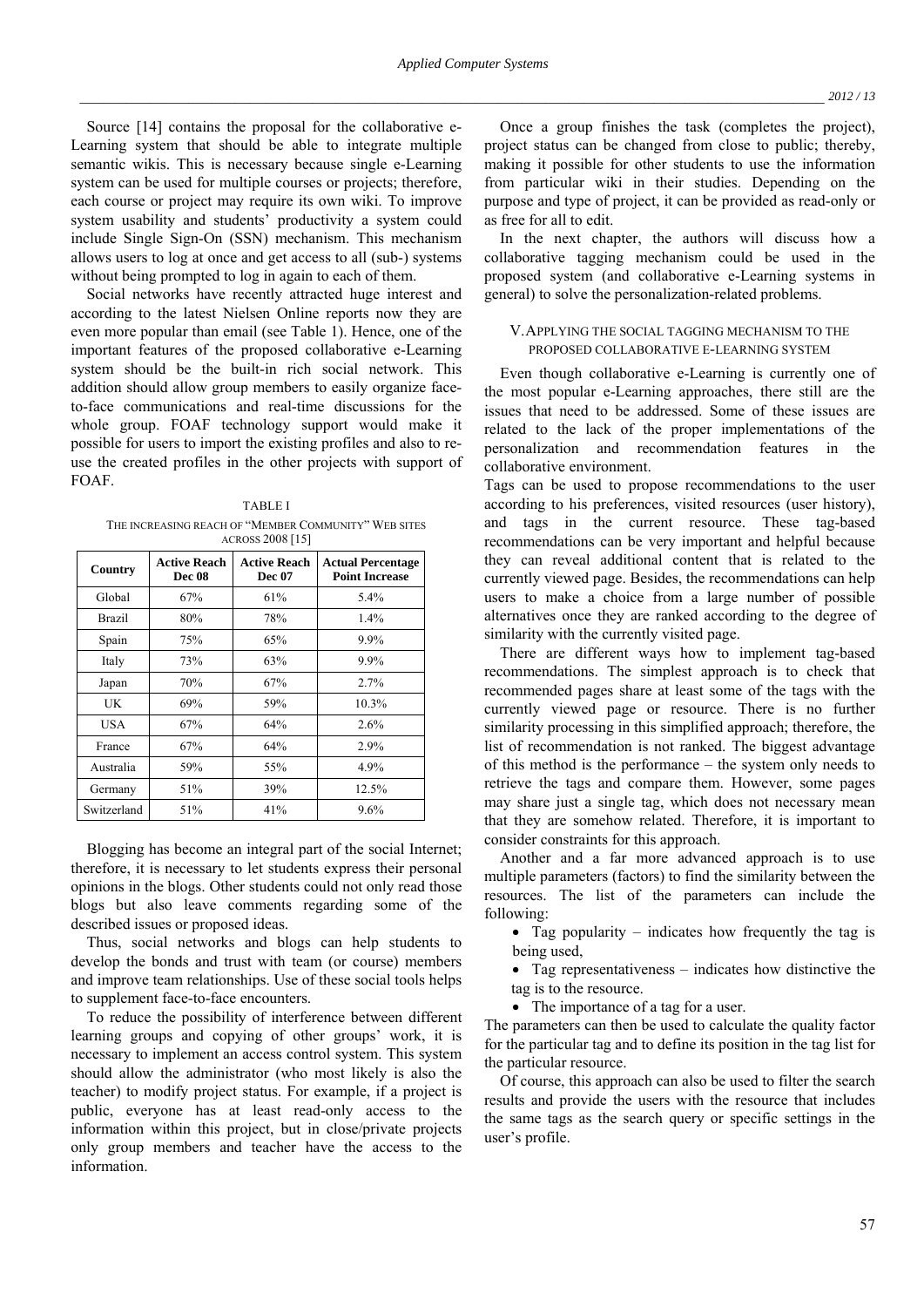

Fig. 3. The overall structure of reuse-oriented framework [19]

Many of the currently used tagging systems implement tags as the symbolic strings. However, this approach is not very descriptive and limits the expressiveness of such a system. It is possible to implement some kind of taxonomy for textual tags, but it most likely will result in weak semantics and poorer performance of the system. Semantic Web technologies can be used to describe the tags in the form of concepts (ontologies). Therefore, it will be possible to work with a meaning of a tag instead of a less informative symbolic string.

This addition can greatly improve the ease of finding the semantically related information (tags) and the accuracy of quality calculation procedure.

Developers can use their own ontology vocabularies to better reflect the situation in the particular domain. However, to avoid problems with conflicting vocabularies for the same domains it is suggested to use already available vocabularies. Should it become necessary to improve or to supplement the vocabulary with the new information, the developers can contact the experts who are responsible for the maintenance of the public vocabulary, thereby, avoiding possible collisions.

The use of SWRL (Semantic Web Rule Language) provides an opportunity to define the rules that reflect some specific requirements. SWRL is based on a combination of the OWL DL and OWL Lite sublanguages of the OWL Web Ontology Language with the Unary/Binary Datalog RuleML sublanguages of the Rule Markup Language [16]. It enables Horn-like rules to be combined with an OWL knowledge base. SWRL has been adopted by W3C as the representing standard for production ontology-based rules.

Wiki environment makes it easier to implement social recommendations that can be used as another means of communication between the users in the system, where they can exchange information and share knowledge. Judging by the results from the analysis of social and behavioral aspects of tag-based recommendation systems [17], it can be suggested that the recommended content items can be ranked according to their social capital value.

# VI. REUSE-ORIENTED DEVELOPMENT OF THE E-LEARNING **SYSTEM**

Proposed approach for the organization of the development process of the collaborative e-Learning system is designed according to the following main conclusions derived from the results of our survey in [18]:

• Organizations should focus on the development of product families if applicable in the operating business area.

• 72% participants claimed to succeed in projects by the means of software reuse in their organization.

• Attention should be paid on the introduction of processdriven systematic reuse in the organization.

• Organizations should consider using repository for storing and retrieving reusable assets, and a configuration management process should guarantee proper evolution of these assets.

It is suggested to rely on the process dimension of the reuse-oriented framework proposed by the authors in [19]. The overall structure of the framework as outlined in Figure 3 is organized considering economic (A), organizational (B), and process (C) aspects of reuse.

Process-driven means that the software development is done in accordance with well-defined processes that are enforced through management policies. A software process could be defined as a set of activities that lead to the production of a software product [20], and it is important in order to ensure efficiency, reproducibility, homogeneity, and predictable time and effort constraints. A key concept of such reuse-oriented approach is the domain, which may be defined as an application area (e.g. e-learning domain) or, more formally, a set of systems that possess similar functionality and share design decisions. By domain-specific reuse we assume that the reusable assets (like "biofeedback" monitor and effectors' modules), the development processes, and the supporting technologies are appropriate to the application domain for which the software is being developed. **EXERCT 1998**<br> **EXERCT**<br> **EXERCT**<br> **EXERCT**<br> **EXERCT**<br> **EXERCT**<br> **EXERCT**<br> **EXERCT**<br> **EXERCT**<br> **EXERCT**<br> **EXERCT**<br> **EXERCT**<br> **EXERCT**<br> **EXERCT**<br> **EXERCT**<br> **EXECTION ANOTE CONSECT TO ANOTE CONSECT (TO CONSECT TO CONSECT TO** 

To support reuse in the collaborative e-Learning system development, the process adhered has to consider two facets: developing for reuse and developing with reuse. As a result, comparing to conventional "monolithic" set of tasks organizations are responsible for providing and maintaining software systems, software reuse introduces a differentiation between the tasks related to the production of reusable assets and the tasks related to the production of end-user applications [21]. Such two-life-cycle approach with generalized activities schematically displayed in Figure 4 is commonly referred to as domain and application engineering, which addresses development for reuse and development with reuse respectively.

From the technical point of view, the e-Learning system provider within the proposed framework should consider implementation and support of the artifacts related to the different e-Learning modules as part of the domain engineering process, while product line approach should be considered for the application engineering cycle. Semantic Web and Internet-based technologies discussed in the previous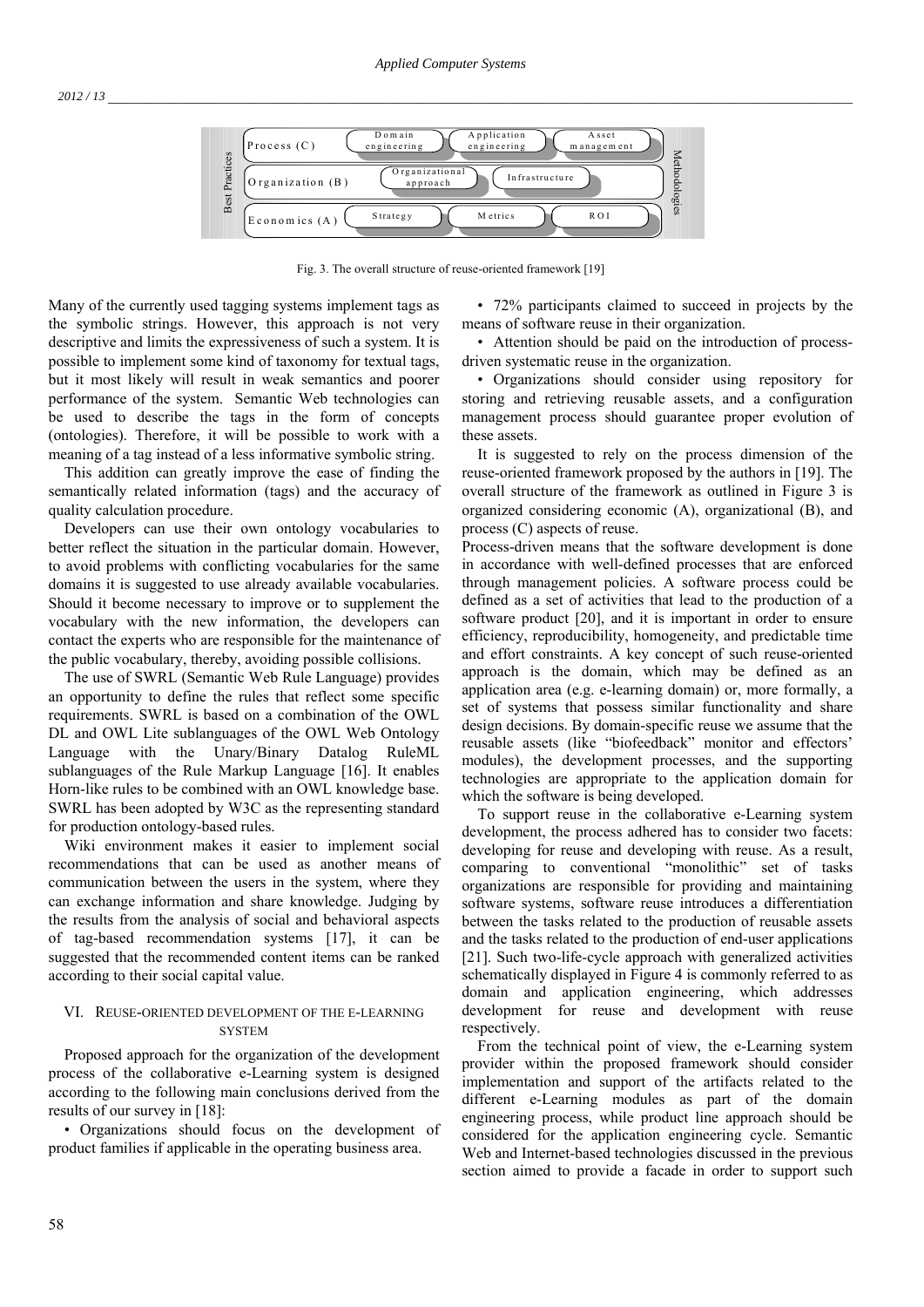reuse-oriented approach for the collaborative e-Learning system development.





### VII. CONCLUSIONS

After studying the possibility of the integration of the collaborative tagging mechanism in the proposed collaborative e-learning system, the authors have come to the conclusion that the correct use of this technique can greatly improve the attractiveness and ease of use of the system for the end-users. This approach can be effectively used to enable the personalized collaboration in the proposed e-Learning environment; thereby, remarkably increasing the efficiency of the system and its attractiveness to the users.

The novelty of the proposed approach is the combined use of the Semantic Web technologies and the reuse-oriented approach in the development of the e-Learning environment.

The Semantic Web technologies can be used to perform the inference on the available information and to derive new facts or associations from the existing information, to semantically annotate learning objects using standard data description languages and formats, and to implement semantic search mechanism that can improve search accuracy. This would also greatly improve the accuracy of quality calculation procedure; thereby, providing the users with the semantically related results.

Use of controlled vocabularies provides an opportunity to reflect requirements of a particular domain in a more efficient and flexible way. However, they should be used with caution to avoid compatibility problems in the future.

Use of the W3C approved Semantic Web standards like RDF, OWL, and others, makes it easier to exchange data with the other applications and to reuse this data later in the other projects.

The reuse-oriented approach should be considered an important mechanism for the improvement of software quality and development productivity.

## VIII.FUTURE WORK

 At the moment. the design phase of the project has been finished and the development of the proposed e-Learning system is ready to start according to the reuse-oriented approach.

## IX. ACKNOWLEDGMENTS

This work is partly financed by the European Union (European Regional Development Fund) within the Baltic Sea Region Programme 2007-2013 project BONITA (Baltic Organisation and Network of Innovation Transfer Associations). This research has been supported by the European Social Fund within the project "Support for the Implementation of Doctoral Studies at Riga Technical University".

#### **REFERENCES**

- [1] B. L. Smith and J. T. MacGregor, "What is collaborative learning?," in *Collaborative Learning: A Sourcebook for Higher Education*. National Center on Postsecondary Teaching, Learning, & Assessment, Syracuse University, 1992.
- [2] T. Panitz, "Collaborative Versus Cooperative Learning: Comparing the Two Definitions Helps Understand the Nature of Interactive Learning," in *Cooperative Learning and College Teaching, 8(2).* 1997.
- [3] S. Bateman, R. Farzan, P. Brusilovsky, G. McCalla, "OATS: The Open Annotation and Tagging System," in the *Proceedings of Third Annual International Scientific Conference of the Learning Object Repository Research Network (I2LOR-06)*. Montreal, Canada, November 8-10, 2006*.*
- [4] A. A. Kardan, S. Abbaspour, and F. Hendijanifard, "A Hybrid Recommender System for E-learning Environments Based on Concept Maps and Collaborative Tagging," in *the Proceedings of the 4th International Conference on Virtual Learning ICVL*, 2009, pp. 300-307.
- [5] D. A. Cernea, E. Del Moral, and J. Gayo, "SOAF: Semantic Indexing System Based on Collaborative Tagging," in *Interdisciplinary Journal of E-Learning and Learning Objects, Vol. 4 (2008)*, pp. 137-149.
- [6] K. Ateveh and P. C. Lockemann, "Reuse- and Aspect-Oriented Courseware Development," in *Educational Technology & Society, 9 (4)*, 2006, pp. 95-113.
- [7] S. Bateman, "Collaborative tagging: folksonomy, metadata, visualization, e-learning", M. S. thesis, University of Saskatchewan, 2007.
- [8] S. A. Golder and B. A. Huberman, " The Structure of Collaborative Tagging Systems," in *Journal of Information Science, 32(2)*. Information Dynamics Lab, HP Labs: 2006, pp. 198--208.
- [9] H. Halpin, V. Robu, and H. Shepherd, "The Complex Dynamics of Collaborative Tagging," in the *Proceedings of the 16th International World Wide Web Conference*. Banff, Canada: 2007, pp. 211-220.
- [10] W. Jones, A. Phuwanartnurak, R. Gill, and H. Bruce, "Don't Take My Folders Away! Organizing Personal Information to Get Things Done, in *Proceedings of the ACM Conference on Human Factors in Computing Systems 2005 (CHI'05)*. New York, NY, USA: ACM Press, 2005, pp. 1505-1508.
- [11] World Wide Web Conference Committee, " Semantic Wikipedia", 2006. [Online]. Available: http://www2006.org/programme/files/xhtml/4039/xhtml/fp4039 voelkel html
- [12] G. Antoniou and F. van Harmelen, *A Semantic Web Primer, 2nd Edition*. Cambridge, Massachusetts: The MIT Press , 2008.
- [13] J. Cardoso and A. P. Sheth, *Semantic Web Services, Processes and Applications (Semantic Web and Beyond)*. Springer, 2006.
- [14] A. Lesovskis and L. Novickis, "Semantic Wiki-Based Collaborative e-Learning System," in *Proceedings of Annual International Conference "VIRTUAL AND AUGMENTED REALITY IN EDUCATION" (VARE 2011)*, E. Ginters, E. Bluemel, Eds. Valmiera: Vidzeme University of Applied Sciences, 2011, pp. 125-129.